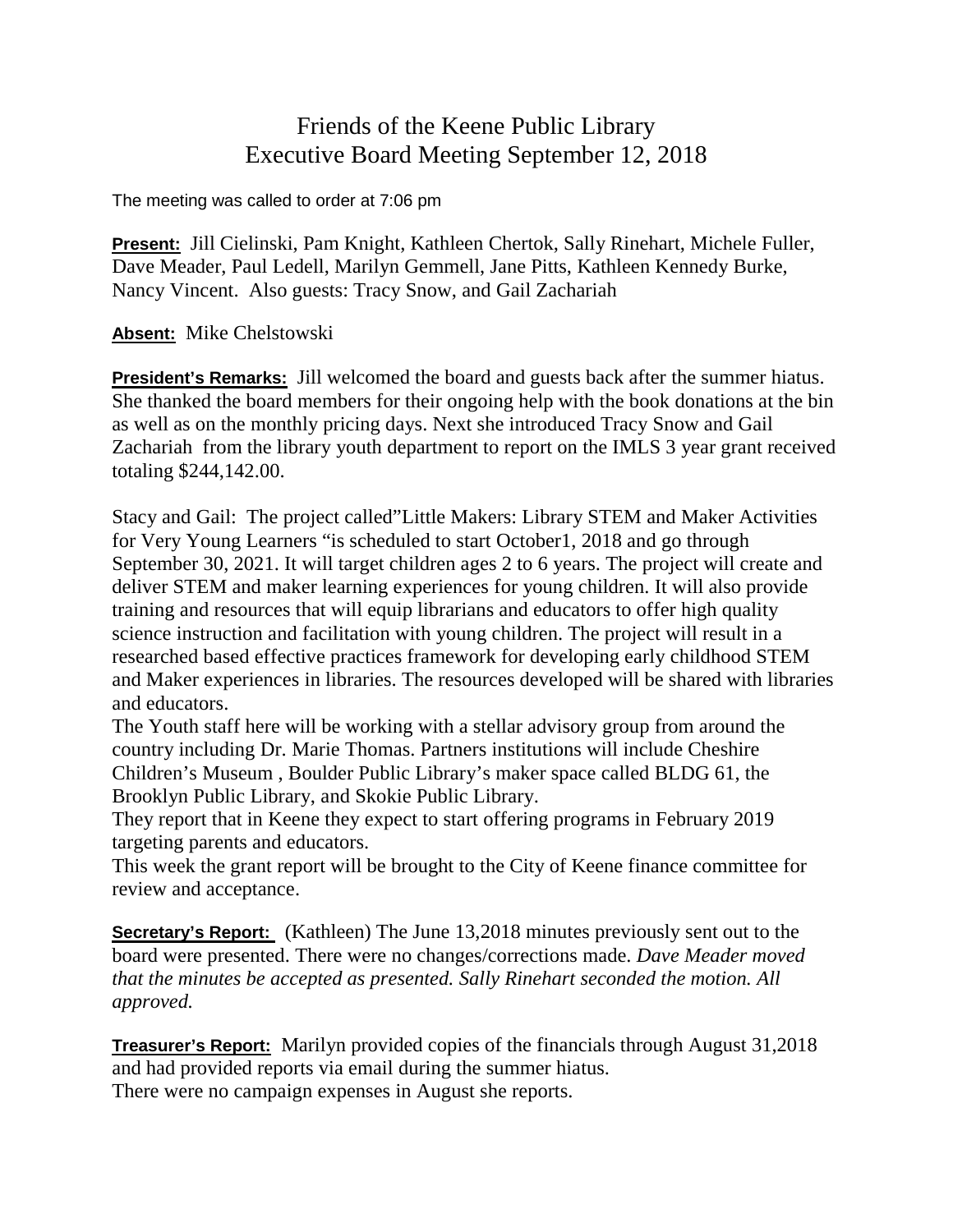She provided quarters for the parking fund in August. These can be used by FKPL volunteers to cover their meter fees.

She reports paying the WIFI Hotspot invoice monthly when it arrives in her Friend's mail box vs accessing the invoice online via a city account.

She also mentions receiving \$670.00 to date in memory of Chris Weeks which shows under the miscellaneous category. Finally she notes that donations are coming in from the annual campaign letter and that the new envelope design is working well. She will provide more detail about membership renewals next month.

*Jane Pitts moved that the treasures report be accepted as provided. Dave Meader seconded the motion. All approved.*

**Heberton Fund**: Paul provided both long term and short term performance summaries for the Heberton Funds. The short term fund from the beginning of this year through August 31,2018 is 0.33% with an annualized return since inception of 8.20%.The long term fund since the beginning of this year is showing a modest gain of 0.78% and an annualized return since inception of 8.04%.

He notes he has a meeting to review these funds with the Edward Jones broker later this month.

**Trustee Report:** Kathleen K.B. reports that there were two meetings in August. The first was the Trustee Annual meeting and there is a 54 page annual report from that meeting.

On August 28,2018 their regular meeting was held and Kathleen is reporting highlights from that meeting. At that time, it was reported to the Trustees that the renovation contract #1 was 50% completed and contract #2 was 60% completed.

They were given an update via an arborist regarding landscaping and tree removal/sparing that will need to take place as a result of the renovation/expansion. She notes that The City has approved the tree removals that need to take place.

The deadline for the Time Capsule items is September 15th and that committee is still accepting items.

The 120th library anniversary will occur in February 2019 and at that time as part of celebrating that event a dedication of the time capsule will take place.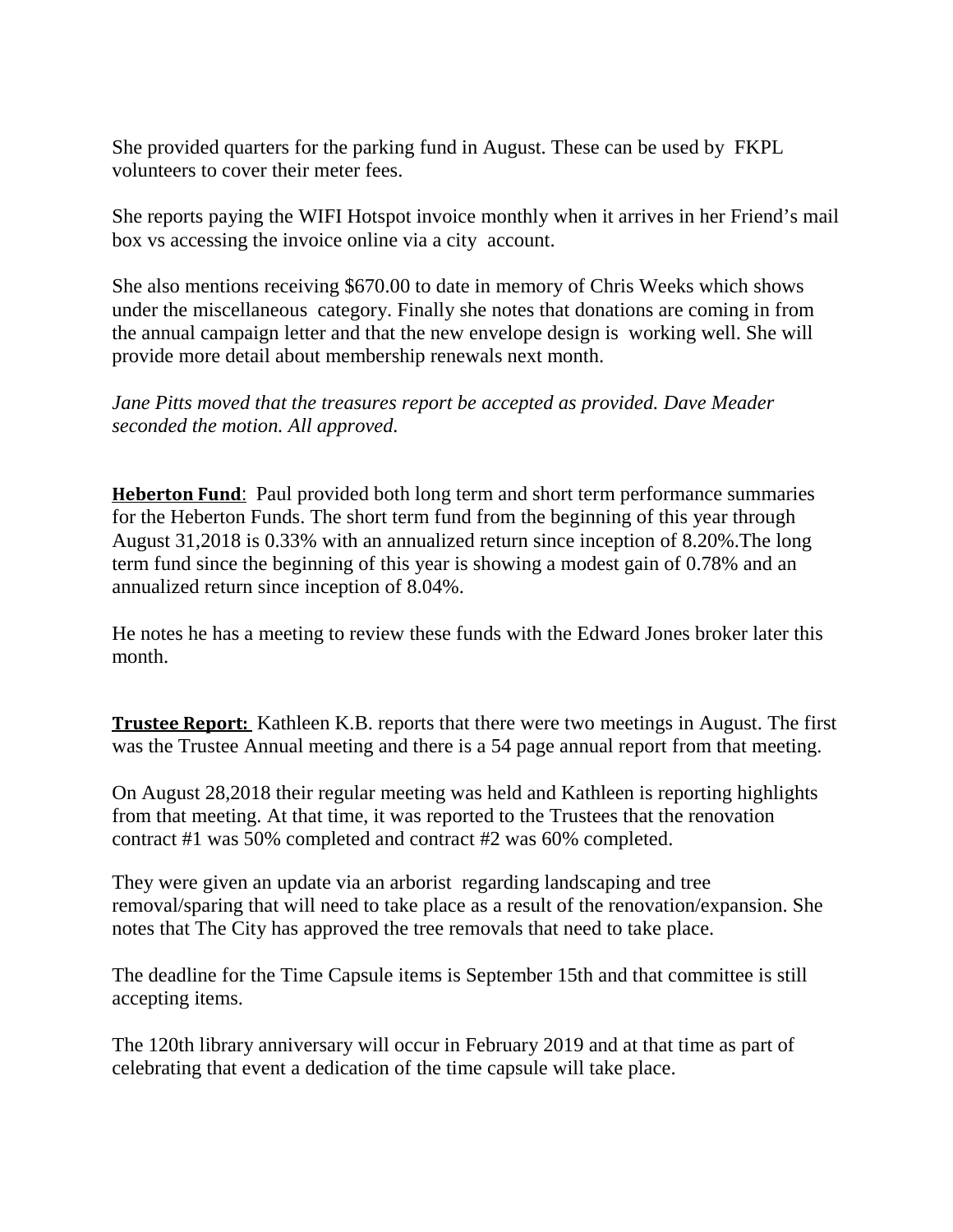Finally the Trustees provided the library \$30,000.00 to purchase a new reference desk. These monies will come out of a Trustee discretionary fund.

**Director's Report:** Nancy reports that on the library side of the renovations the carpet replacement continues. Some of the windows have been removed to be restored also.

She notes that the staff has been great about all the disruptions and the public has been generally sympathetic.

Also she mentions that there will be some staffing changes with some increases in position hours for library aids and with the cataloging position. They are also working on how staff will be deployed to cover the new areas.

She notes the purchase of the reference desk and shelving will mean the old unit will be available and wondered if the Friends might want it for their new space when the renovations are complete. This offer is appreciated and will be considered as plans are made for the new donation storage space.

**Project Update:** Jane reports on both the project and KLAAC and notes that construction completion is now targeted for December 1,2018. At this time the project is 65-67% complete. She notes in the annex building some rooms are even beginning to be painted. She also mentions that the dewatering continues and is expected to continue another 3-4 weeks.

She comments also about the landscape/tree situation and that the Historic District has given approval for the changes required. The Linden tree will remain and extra spacing around that tree will be created.

**Capital Campaign Update:** Jane notes new campaign donations came in over the summer including one in the six figure range. Pledges are also being paid on time.

The donor recognition committee is zeroing in on a design and a space for that design. They will be sending out a letter in a month to all donors to confirm their individual wishes on how they may want to be acknowledged.

**Book Sale Committee:** Kathleen C. reports brisk book donations over the summer. She acknowledged both the Badger Company and KSC for their help with sorting/pricing on two separate community volunteer days in August. It allowed for catching up with all the sorting and pricing that needed to occur. The next pricing day is September 20,2018. There will be a final pricing day on October 11 before the book sale starting October19th.

She also reports that the donation bin will close as of the end of September and won't